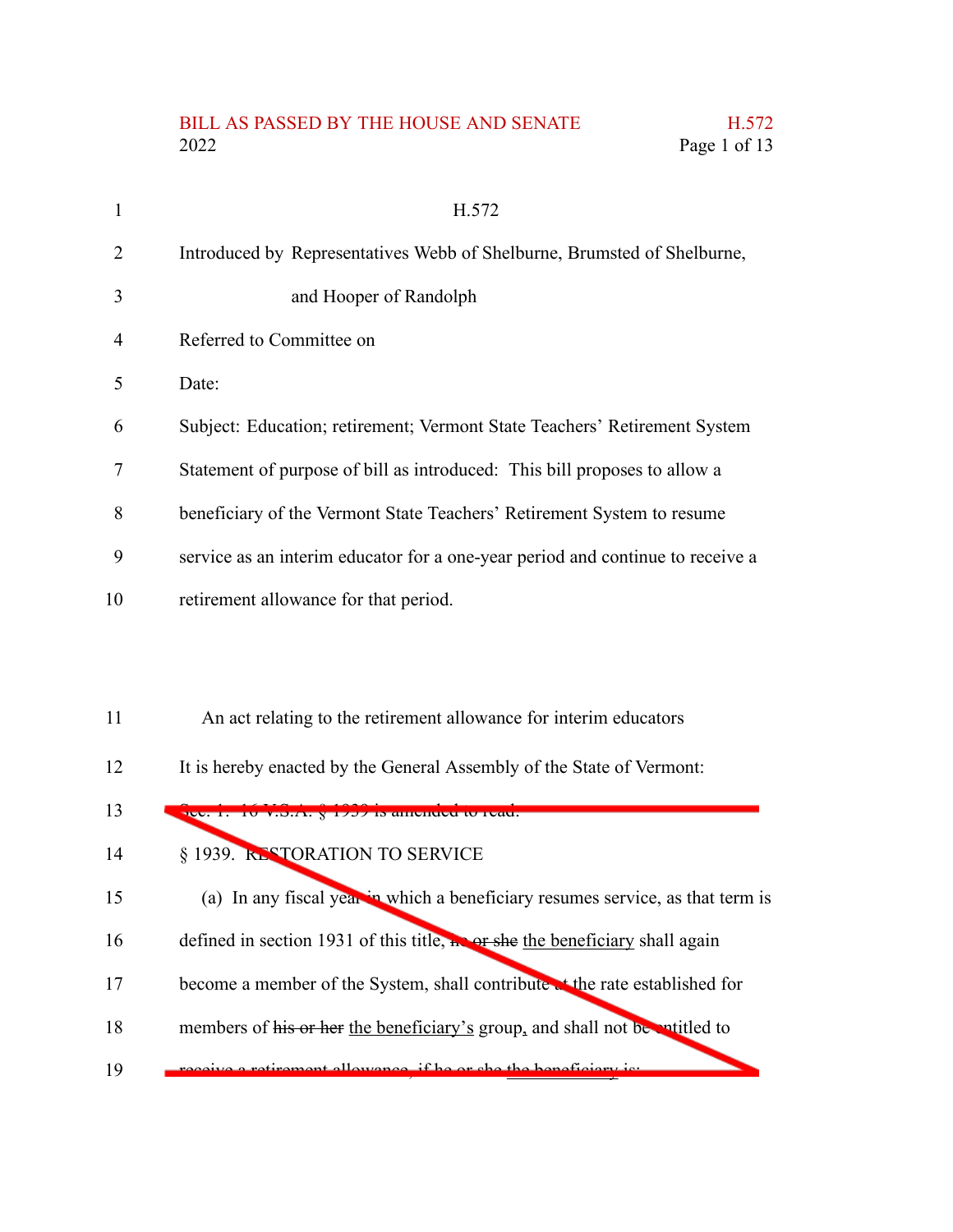| 1              | preated in execce of the allowable number of days ner school                      |
|----------------|-----------------------------------------------------------------------------------|
| 2              | year as established by the Board for substitute teaching; or                      |
| 3              | $\triangle$ receives compensation in excess of 60 percent of the average          |
| $\overline{4}$ | compensation in the teacher System.                                               |
| 5              | (b) If a person once again becomes a member under subsection (a) of this          |
| 6              | section, membership shall be retroactive to the beginning of the fiscal year in   |
| $\tau$         | which the person resumed service and the member shall not be entitled to any      |
| 8              | retirement allowance received during that fiscal year. If the person received a   |
| 9              | retirement allowance during the fiscal year in which he or she resumed service,   |
| 10             | upon subsequent retirement the Board shall suspend his or her retirement          |
| 11             | allowance for a period necessary to rein burse the System for the total           |
| 12             | retirement allowance received during the period in which the beneficiary          |
| 13             | resumed service and became a member.                                              |
| 14             | (c) Upon subsequent retirement of a person who once again becomes a               |
| 15             | member under subsection (a) of this section, the beneficiary's former             |
| 16             | retirement allowance shall be restored, but the beneficiary shall not be entitled |
| 17             | to cost of living adjustments for the period during which he or the was           |
| 18             | restored to service. In addition to the former retirement allowance,              |
| 19             | beneficiary shall be entitled to a retirement allowance separately computed for   |
| 20             | the period beginning with his or her last restoration to service for which the    |
| 21             | <b>INCHIDEL HAS HIAUC A CONTIDUUDII.</b>                                          |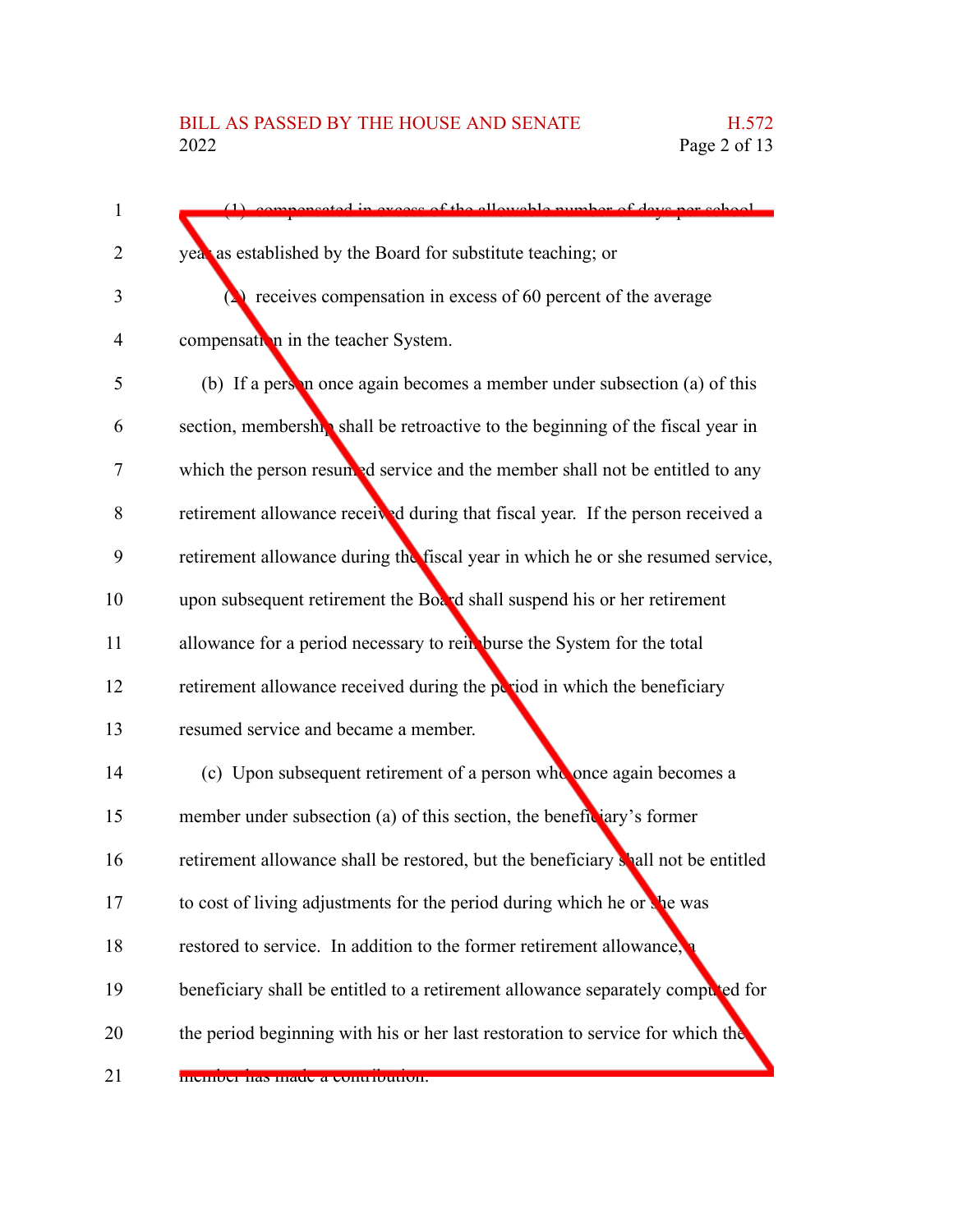| 1  | (d) Notwithetending env ather previous of leve in ony figuel your                    |
|----|--------------------------------------------------------------------------------------|
| 2  | ben fict by who retired from the System as a Group A or a Group C member             |
|    |                                                                                      |
| 3  | may resolute the service under subsection (a) of this section to serve as an interim |
| 4  | school eductor for a period not to exceed one school year and receive the            |
| 5  | beneficiary's red rement allowance for the entire period that service is             |
| 6  | resumed, provided to at the beneficiary:                                             |
| 7  | (1) maintains an a tive educators' license in the area in which the                  |
| 8  | beneficiary will serve as an <b>N</b> terim educator; and                            |
| 9  | (2) makes contributions at the rate established for members of use                   |
| 10 | <u>beneficially signoup for the entire per permatiservice is resulted.</u>           |
|    | $(d)(1)$ Notwithstanding any other prevision of law, in any fiscal year, a           |
|    | <b>beneficiary who retired from the System as a Group A or a Group C member</b>      |
|    | may resume service under subsection (a) of this section to serve as an interim       |
|    | school educator for a period not to exceed one school year and receive the           |
|    | beneficiary's retirement allowance for the entire period that service is             |
|    | resumed, provided that:                                                              |
|    | $(A)$ the beneficiary has received a retirement allowence for six                    |

*months or more prior to resuming service;*

*(B) the beneficiary maintains or obtains an active educator's license in the area in which the beneficiary will serve as an interim educator;*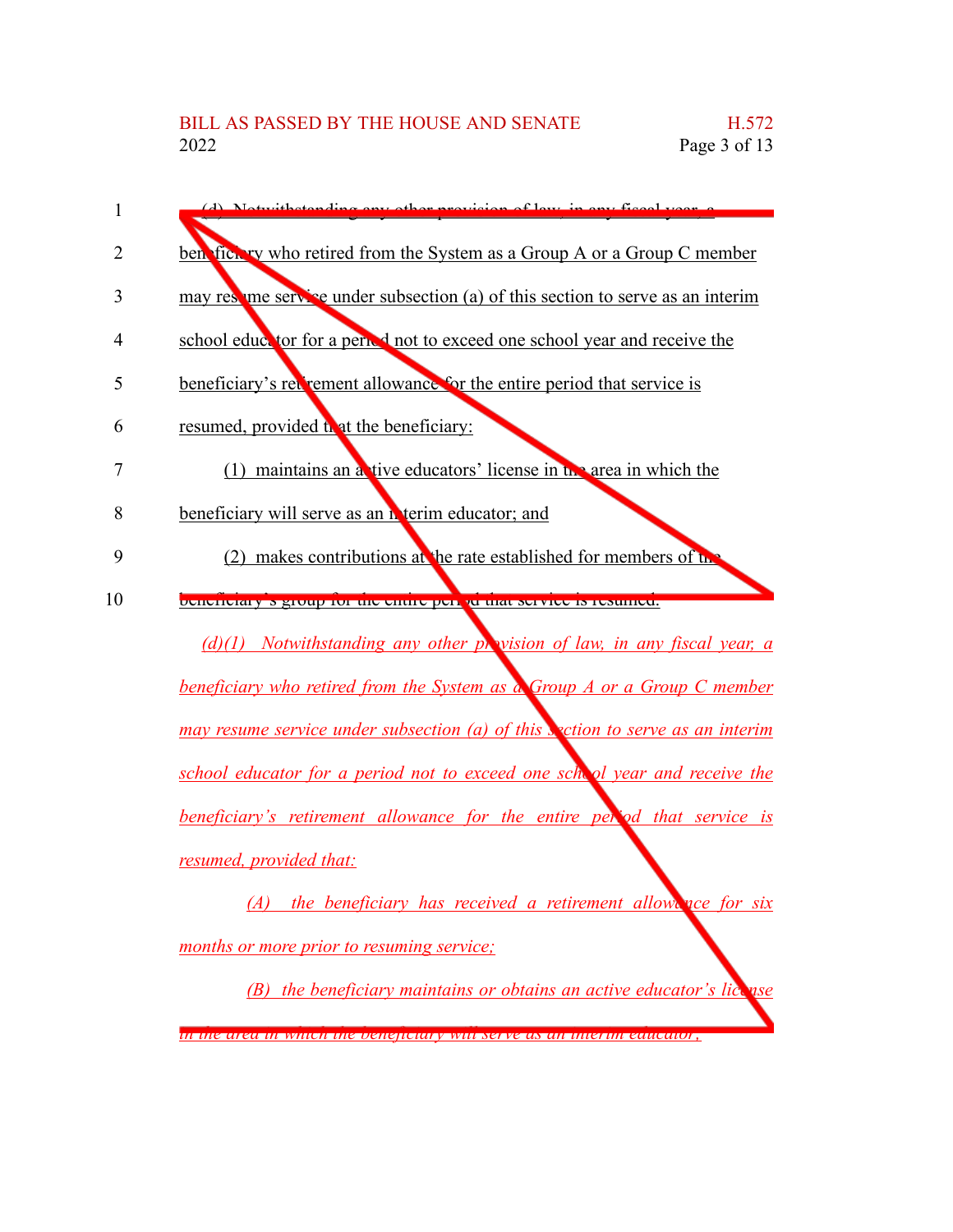*(C) the beneficiary makes contributions at the rate established for members of the beneficiary's group for the entire period that service is*

*resume* 

*(D) the source of funding for the employer's contributions for the beneficiary for the entire period that service is resumed is consistent with how contributions are paid for new members in the beneficiary's group as of the date service is resumed; and*

*(E) the employer of the beneficiary makes payments into the Retired Teachers' Health and Medical Benefits Fund, established in section 1944b of this title, for the entire period that service is resumed in a manner consistent with how those payments are made for new members in the beneficiary's group as of the date service is resumed.*

*(2) Upon subsequent retirement of a person who once again becomes a member under subdivision (1) of this subsection, the beneficiary shall not be entitled to a retirement allowance separately computed for the period that service was resumed.*

*(e)(1) Annually, on or before July 15 each year, each superintendent shall submit to the Agency of Education a report on the number of beneficiaries of the System who have resumed service pursuant to subsection (d) of this section.*

*(2) On or before August 15 each year, the Secretary of Education shall compile the data received by each superintendent pursuant to subdivision (1)*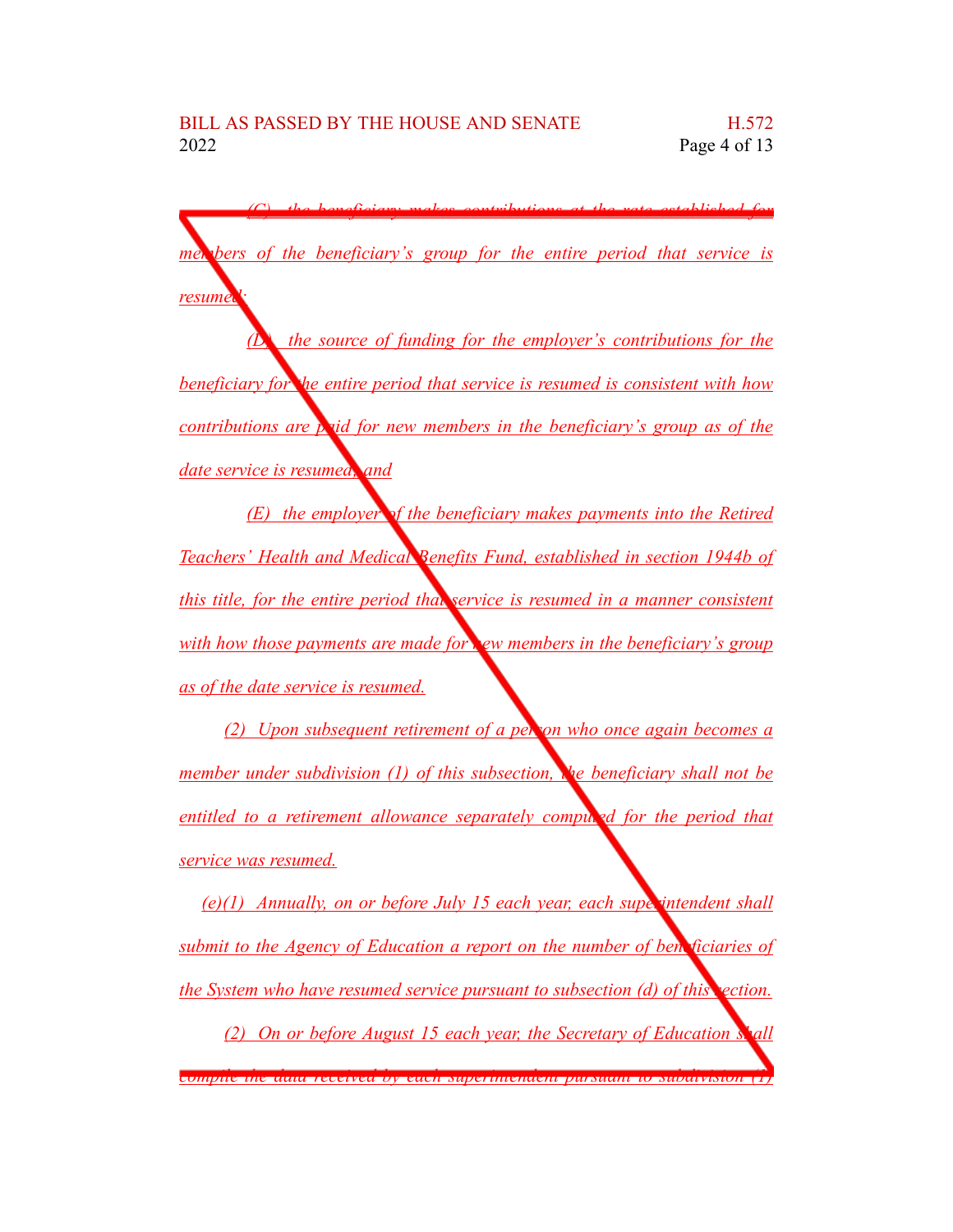

This act shall take effect on July 1, 2022.

1

2

*Sec. 1. FY 2023; RESTORATION OF SERVICE; VERMONT STATE*

*TEACHERS' RETIREMENT SYSTEM*

*(a) Authority. Notwithstanding 16 V.S.A. § 1939 or any other provision of law, in fiscal year 2023, a beneficiary who retired from the System as a Group A or a Group C member may resume service, as that term is defined in 16 V.S.A. § 1931, to serve as an interim school educator for a period not to exceed one school year and receive the beneficiary's retirement allowance for the entire period that service is resumed, provided that:*

*(1) the beneficiary has received a retirement allowance for six months or more immediately preceding the resumption of service;*

*(2) the employer of the beneficiary is subject to the assessment set forth in 16 V.S.A. § 1944d on behalf of the beneficiary and remits payment to the Benefits Fund; and*

*(3) the employer of the beneficiary remits a one-time fee of \$2,500.00 to the State Treasurer for administrative costs associated with the beneficiary resuming service.*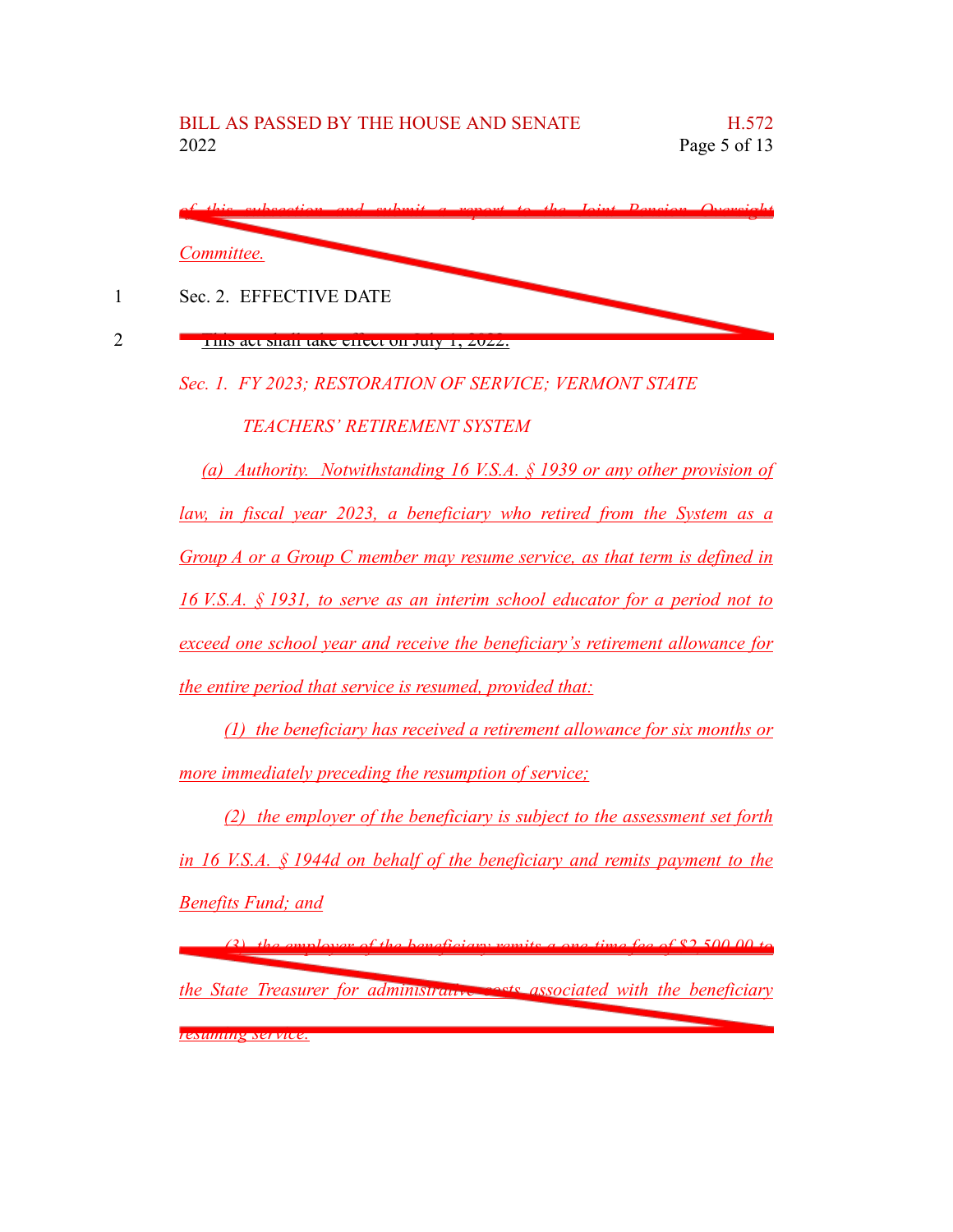*(3) the employer of the beneficiary remits payment to the Vermont Teachers' Retirement Fund, established in 16 V.S.A. § 1944, in an amount equal to the contribution rate established for members of the beneficiary's group for any period that service is resumed.*

*(b) Period of service. A person who resumes service under subsection (a) of this section shall not make any contributions to the System during the person's period of service and shall not be entitled to a retirement allowance separately computed for the period that service was resumed.*

*(c) Employment certification. Each superintendent who hires an interim school educator pursuant to subsection (a) of this section shall certify to the Board that the district exhausted all reasonable options to employ a qualified active educator prior to employing a beneficiary as an interim school educator. (d) Renewal.*

*(1) In fiscal years 2024 and 2025, the State Treasurer is authorized to grant not more than two renewals for a one-fiscal-year period to the authority described in subsection (a) of this section. The State Treasurer shall make the determination to renew the authority not earlier than June 1 but not later than June 30 in each fiscal year and shall notify the House and Senate Committees on Government Operations of the determination.*

*(2) In the event the State Treasurer makes a determination to renew the authority pursuant to subdivision (1) of this subsection, a beneficiary may only*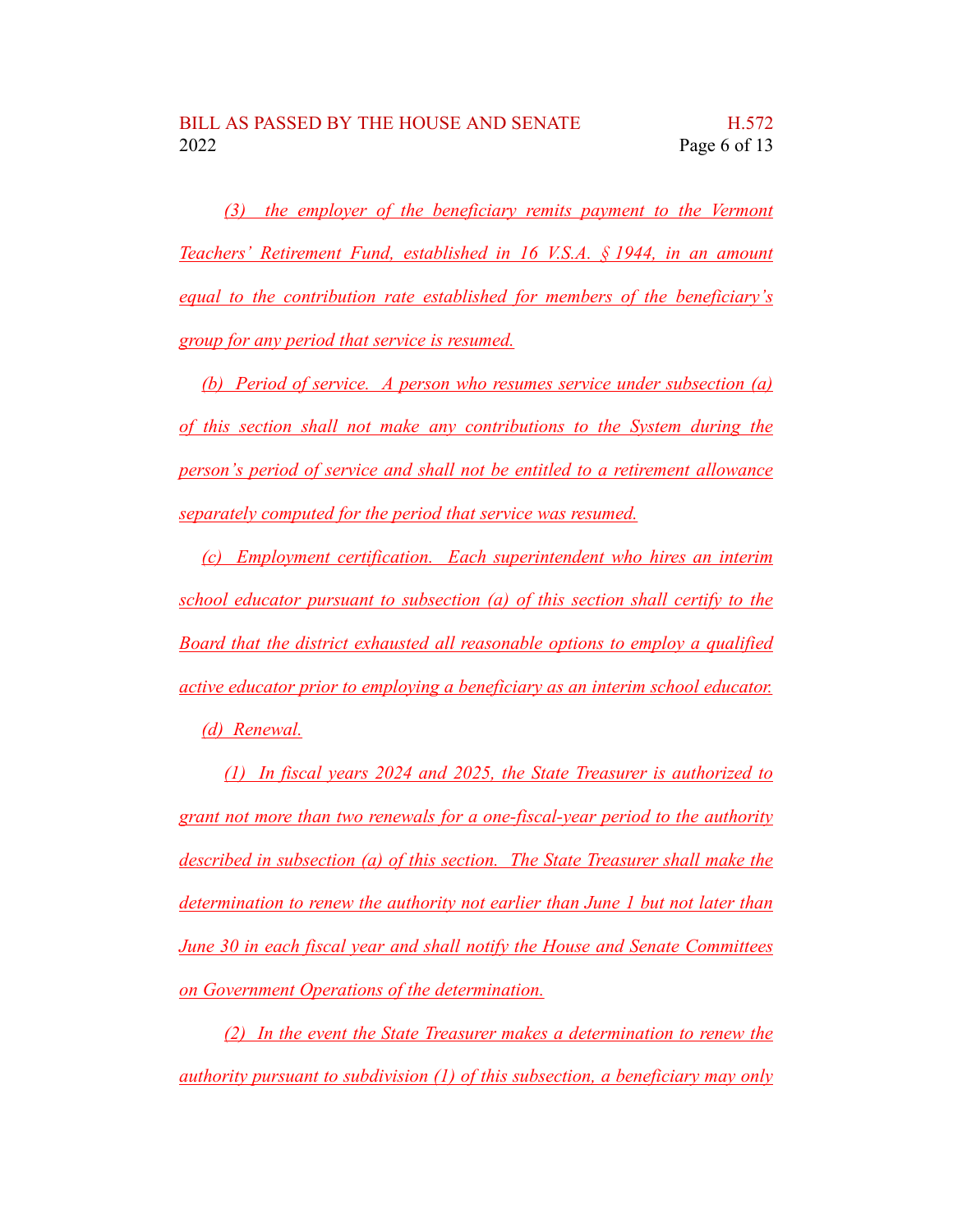*resume service during each one-year renewal period if service is performed in a different interim school educator position.*

*(e) Repeal. This section shall be repealed on June 30, 2026.*

*Sec. 2. 16 V.S.A. § 1949 is amended to read:*

*§ 1949. POSTRETIREMENT ADJUSTMENTS TO RETIREMENT*

## *ALLOWANCES*

*(a) For all Group A members, as of June 30 in each year, beginning June 30, 1972, the Board shall determine any increase or decrease, to the nearest one-tenth of one percent, in the ratio of the average of the Consumer Price Index for the month ending on that date to the average of the Index for the month ending on June 30, 1971, or the month ending on June 30 of the most recent year thereafter. In the event of an increase, and provided that the net increase following the application of any offset as provided in this subsection equals or exceeds one percent, the retirement allowance of each beneficiary in receipt of an allowance for at least one year on the next following December 31 shall be increased by an equal percentage. Such increase shall begin on the January 1 immediately following that December 31. An equivalent percentage increase shall also be made in the retirement allowance payable to a beneficiary in receipt of an allowance under an optional election, provided the member on whose account the allowance is payable and such other person shall have received a total of at least 12*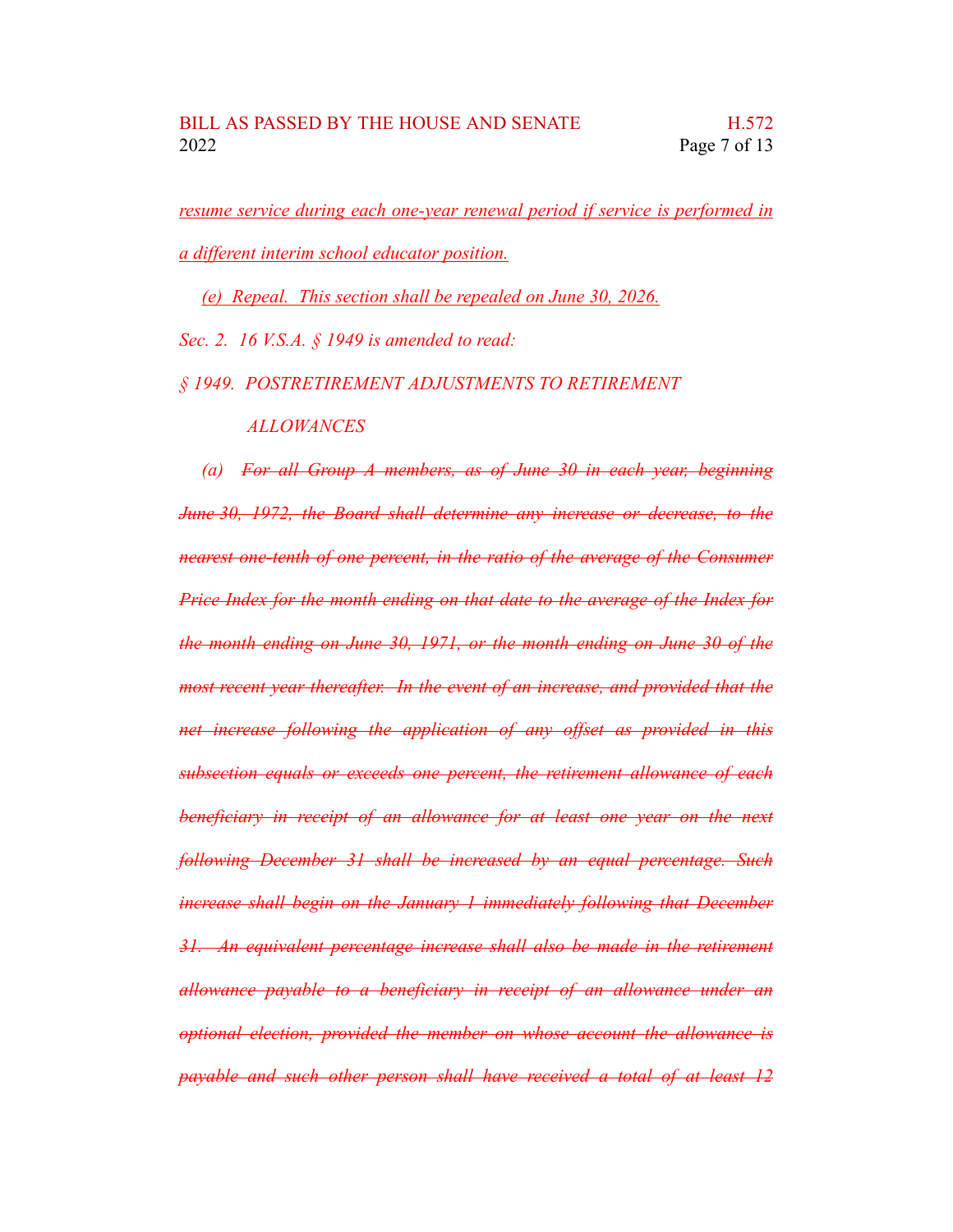*monthly payments by such December 31. In the event of a decrease of the Consumer Price Index as of June 30 for the preceding year, the retirement allowance of a beneficiary shall not be subject to any adjustment on the next following January 1; provided, however, that:*

*(1) such decrease shall be applied as an offset against the first subsequent year's increase of the Consumer Price Index when such increase equals or exceeds one percent, up to the full amount of such increase; and*

*(2) to the extent that such decrease is greater than such subsequent year's increase, such decrease shall be offset in the same manner against two or more years of such increases, for up to but not exceeding five subsequent years of such increases, until fully offset. Postretirement adjustments to retirement allowance. On January 1 of each year, the retirement allowance of each beneficiary of the System who is in receipt of a retirement allowance for at least a one-year period as of December 31 in the previous year, and who meets the eligibility criteria set forth in this section, shall be adjusted by the amount described in subsection (d) of this section. In no event shall a beneficiary receive a negative adjustment to the beneficiary's retirement allowance.*

*(b) For Group C members, as of June 30 in each year, commencing June 30, 1981, a determination shall be made of any increase or decrease, to the nearest one-tenth of a percent of the Consumer Price Index for the*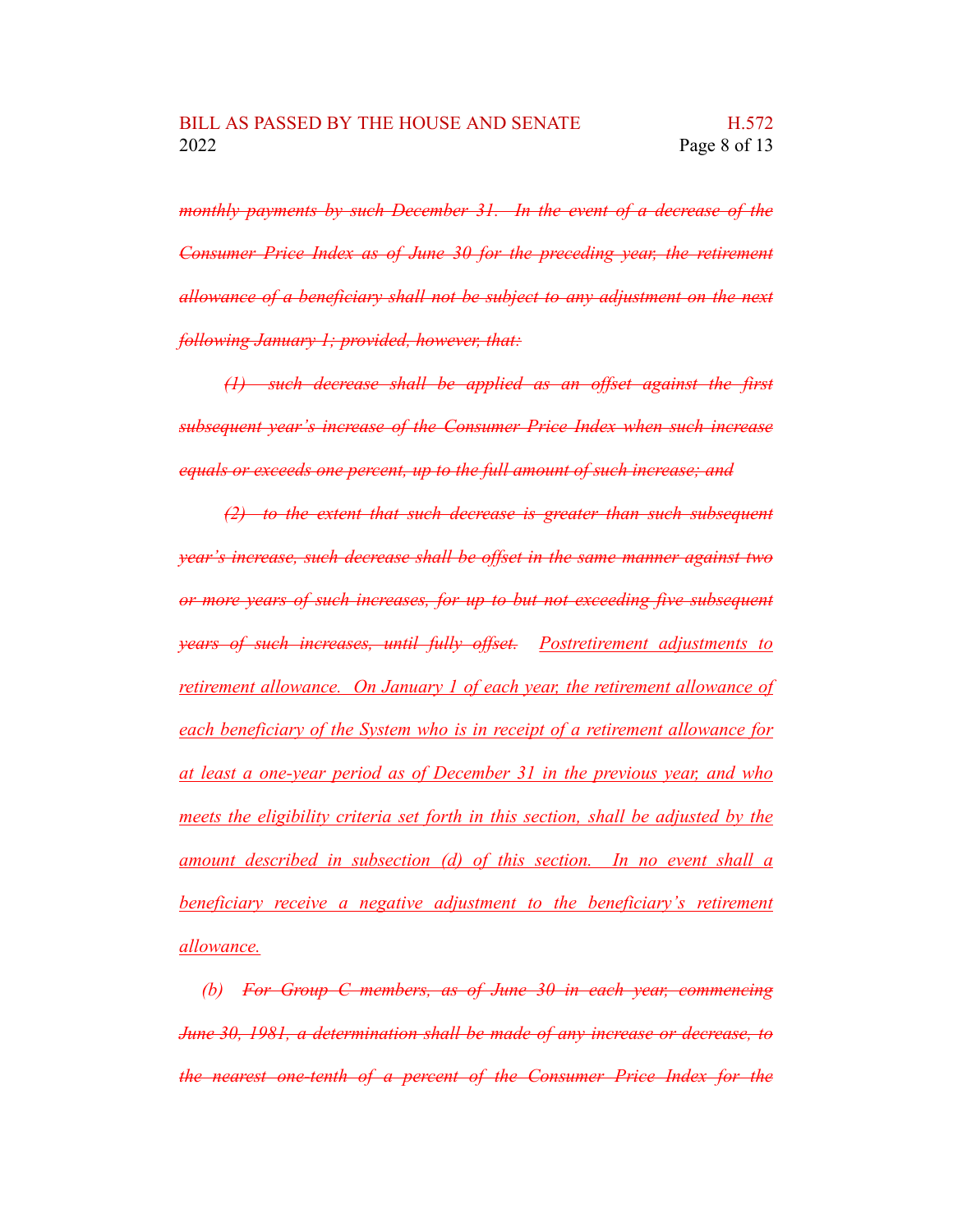*preceding fiscal year. In the event of an increase, and provided that there exists a net increase following the application of any offset as provided in this subsection, the retirement allowance of each beneficiary in receipt of an allowance for at least one year on the next following December 31 shall be increased by an amount equal to one-half of the net percentage increase. The increase shall commence on the January 1 immediately following that December 31. The increase shall apply to Group C members having attained 57 years of age or completed at least 25 years of creditable service as of June 30, 2010, and receiving an early retirement allowance only in the year following attainment of age 62, and shall apply to Group C members not having attained 57 years of age or having completed at least 25 years of creditable service as of June 30, 2010, and receiving an early retirement allowance only in the year following the member's attainment of 65 years of age, provided the member has received benefits for at least 12 months as of December 31 of the year preceding any January adjustment. In the event of a decrease of the Consumer Price Index as of June 30 for the preceding year, the retirement allowance of a beneficiary shall not be subject to any adjustment on the next following January 1; provided, however, that:*

*(1) such decrease shall be applied as an offset against the first subsequent year's increase of the Consumer Price Index, up to the full amount of such increase; and*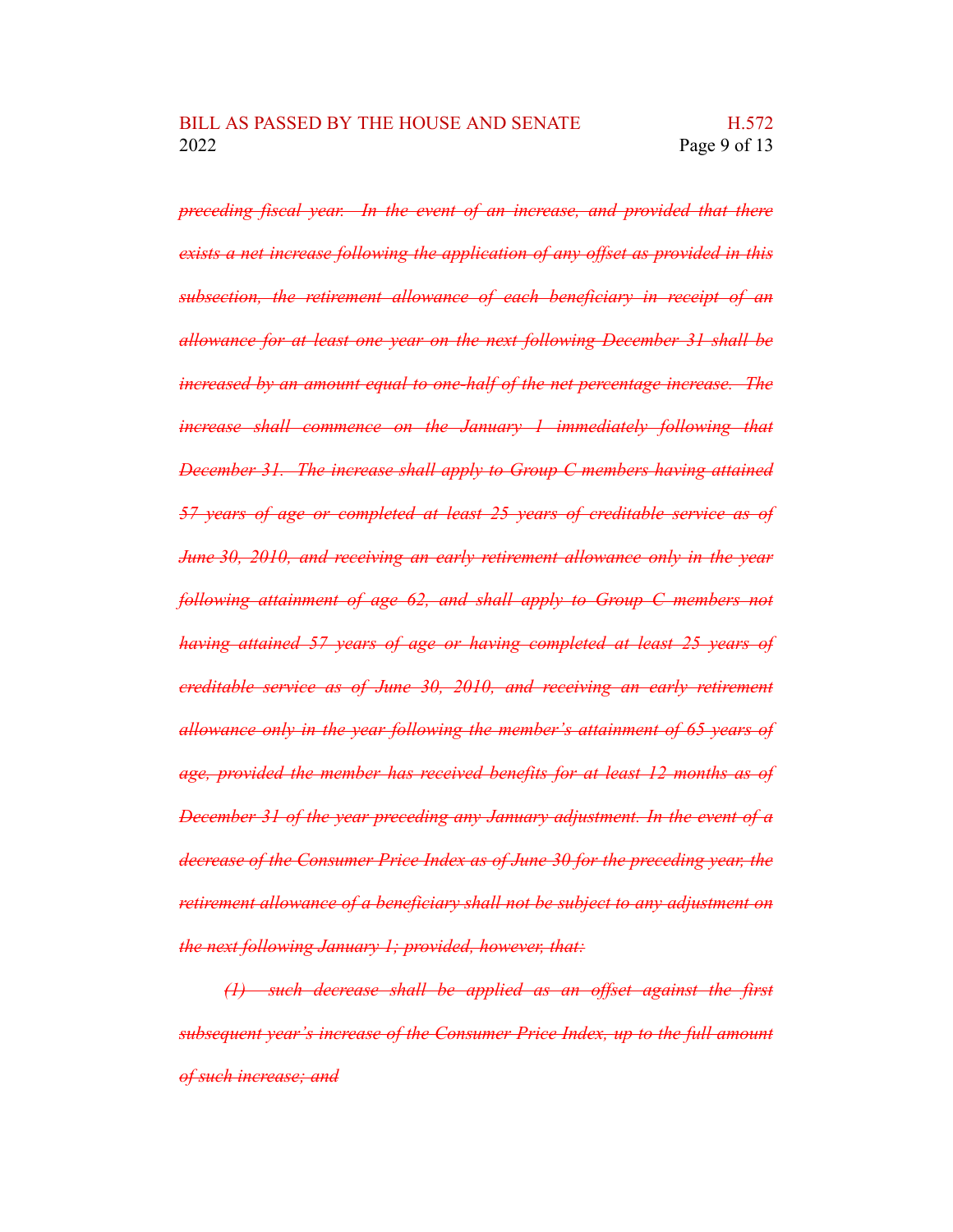*(2) to the extent that such decrease is greater than such subsequent year's increase, such decrease shall be offset in the same manner against two or more years of such increases, for up to but not exceeding five subsequent years of such increases, until fully offset. Calculation of net percentage increase. Each year, a determination shall be made of any increase or decrease, to the nearest one-tenth of a percent, in the Consumer Price Index for the month ending on June 30 of that year to the average of the Consumer Price Index for the month ending on June 30 of the previous year.*

*(1) Consumer Price Index; maximum and minimum amounts. Any increase or decrease in the Consumer Price Index shall be subject to adjustment so as to remain within the following maximum and minimum amounts:*

*(A) For Group A members and Group C members who are eligible for normal retirement or unreduced early retirement, or who are vested deferred, on or before June 30, 2022, the maximum amount of any increase or decrease utilized to determine the net percentage increase shall be five percent.*

*(B) For Group C members who are eligible for retirement and leave active service on or after July 1, 2022, the maximum amount of any increase or decrease utilized to determine the net percentage increase shall be four percent.*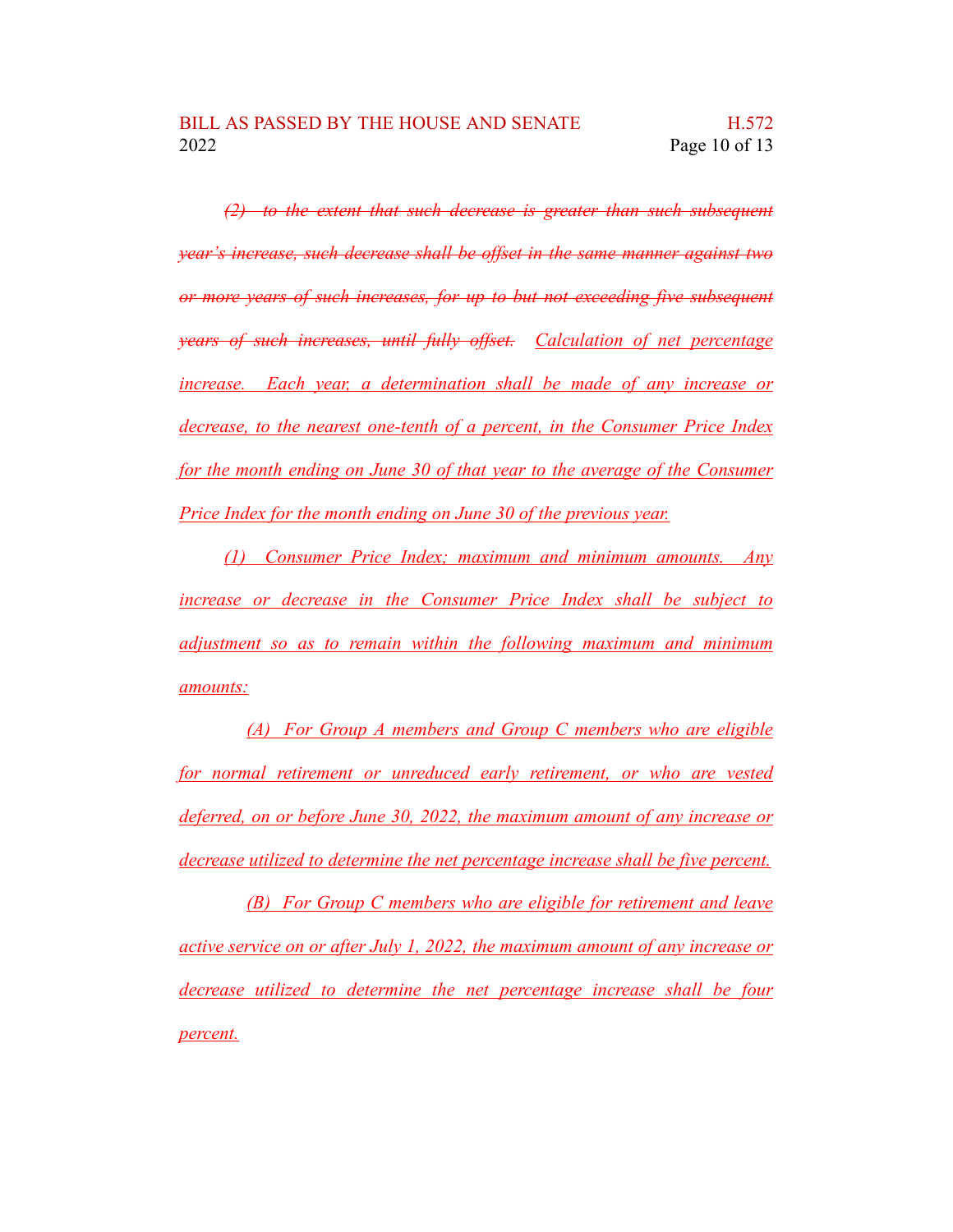*(2) Consumer Price Index; decreases. In the event of a decrease of the Consumer Price Index as of June 30 for the preceding year, there shall be no adjustment to the retirement allowance of a beneficiary for the subsequent year beginning on January 1; provided, however, that:*

*(A) such decrease shall be applied as an offset against the first subsequent year's increase of the Consumer Price Index up to the full amount of such increase; and*

*(B) to the extent that such decrease is greater than such subsequent year's increase, such decrease shall be offset in the same manner against two or more years of such increases, for up to but not exceeding five subsequent years of such increases, until fully offset.*

*(3) Consumer Price Index; increases. Subject to the maximum and minimum amounts set forth in subdivision (1) of this subsection, in the event of an increase in the Consumer Price Index, and provided there remains an increase following the application of any offset as in subdivision (2) of this subsection, that amount shall be identified as the net percentage increase and used to determine the members' postretirement adjustment as set forth in subsection (d) of this section.*

*(c) For purposes of subsection (a) of this section, the maximum amount of any increase or decrease utilized to determine the net percentage increase shall be five percent. For purposes of subsection (b) of this section, the maximum*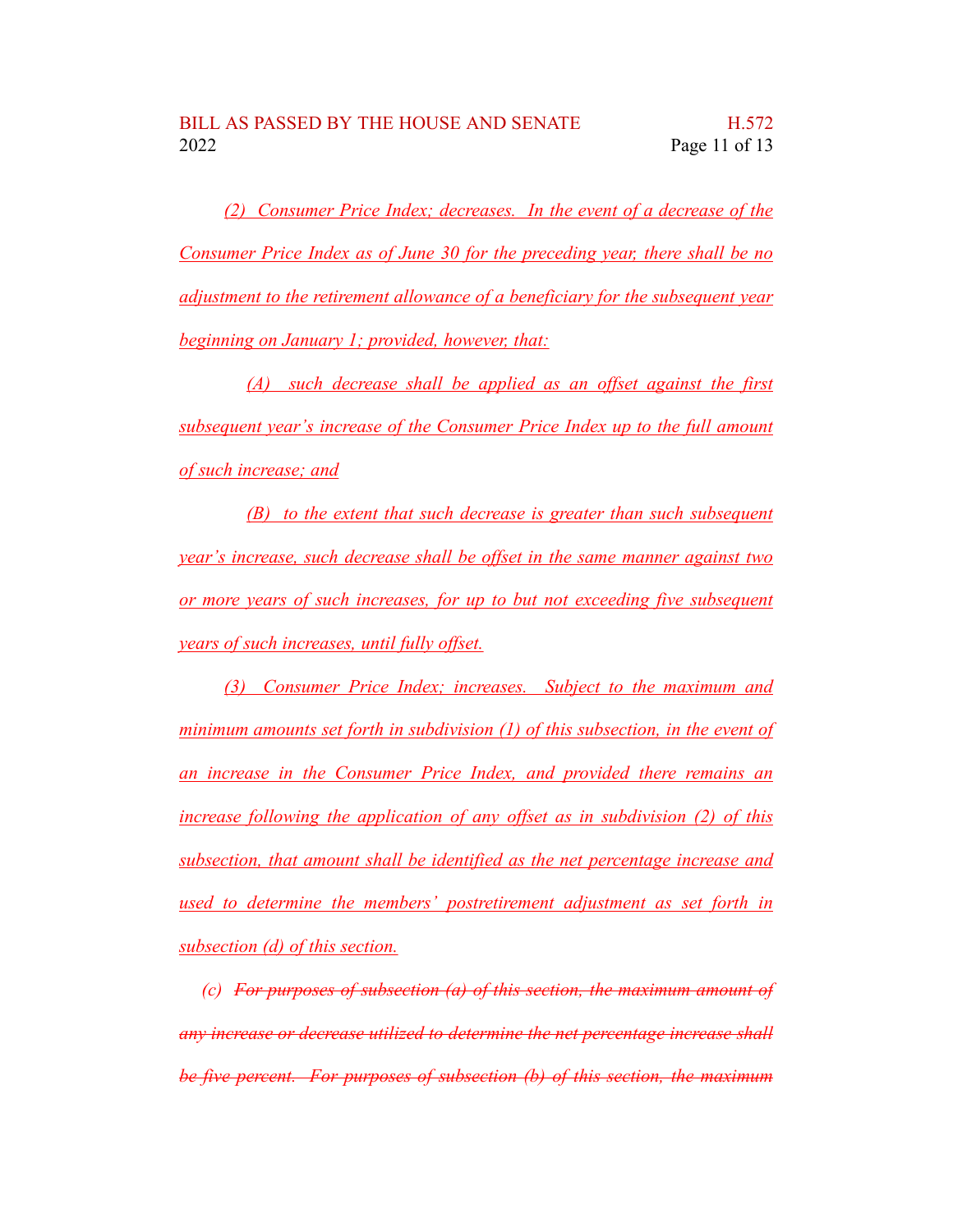*amount of any increase or decrease utilized to determine the net percentage increase shall be five percent, and any increase or decrease less than one percent shall be assigned a value of one percent. Eligibility for postretirement adjustment. In order for a beneficiary to receive a postretirement adjustment allowance, the beneficiary must meet the following eligibility requirements:*

*(1) for any Group A or Group C member eligible for retirement, or who is vested deferred, on or before June 30, 2022, the member must be in receipt of a retirement allowance for at least 12 months prior to the January 1 effective date of any postretirement adjustment; and*

*(2) for any Group C member who is eligible for retirement and leaves active service on or after July 1, 2022, the member must be in receipt of a retirement allowance for at least 24 months prior to the January 1 effective date of any postretirement adjustment.*

*(d) Amount of postretirement adjustment. The postretirement adjustment for each member who meets the eligibility criteria set forth in subsection (c) shall be as follows:*

*(1) the full amount of the net percentage increase calculated pursuant to subsection (b) of this section for all Group A members; and*

*(2) one-half of the net percentage increase for all Group C members.*

*(e) As used in this section, "Consumer Price Index" shall mean the Northeast Region Consumer Price Index for all urban consumers, designated*